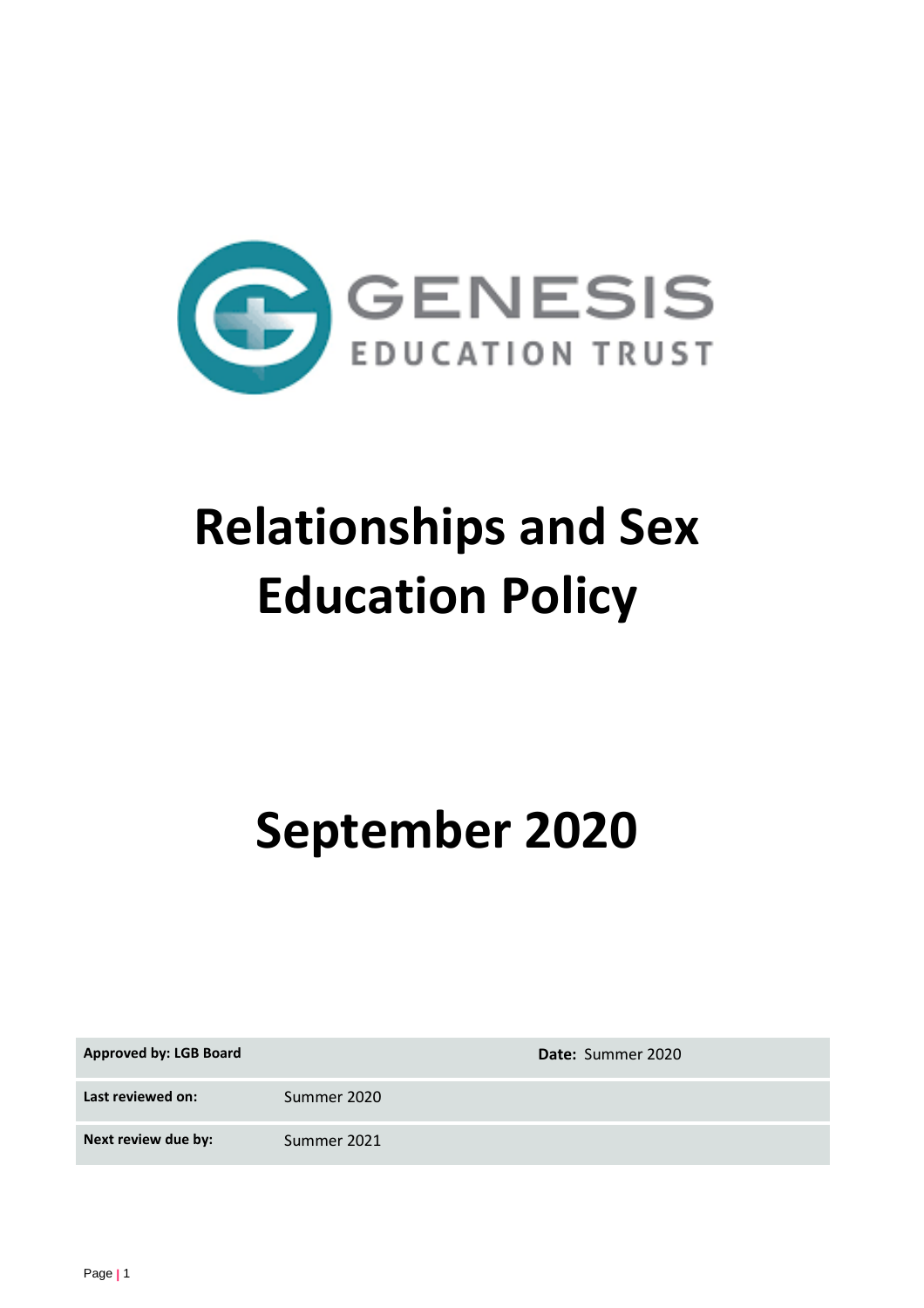The Genesis Education Trust have at their heart a belief that all children are loved by God, are individually unique and that the school has a mission to help each pupil to fulfil their potential in all aspects of their personhood: physically, academically, socially, morally and spiritually. Our aim is that all may flourish and have an abundant life. Our schools have a duty to try to remove any factor that might represent a hindrance to a child's fulfilment. We want all pupils to willingly engage in learning in a safe and welcoming environment as reflected in a statement from the Archbishop of Canterbury:

*People are made in the image of God. All of us, without exception, are loved and called in Christ. The way forward needs to be about love, joy and celebration of our humanity; of our creation in the image of God, of our belonging to Christ – all of us, without exception, without exclusion*

The Genesis Education Trust welcomes the new 2020 DfE Guidance on Relationships Education.

Genesis Education Trust values the importance of knowledge in all aspects of life and believes that we should equip all children with the appropriate knowledge to enable them to make informed decisions in the future that would affect their lives. It is therefore necessary for our children to be taught the basic facts about relationships and sex before they go to secondary school, for their own safety and wellbeing.

At the Genesis Education Trust, we aim to educate the whole person. RSE should be carried out as part of the holistic education which seeks to form as well as inform children in preparation for adult life.

In order for RSE to be fully effective it needs to:

- Be faithful to Christ's teaching to love all people in the context in which we live today;
- Encourage the teaching of virtues which are important in promoting dignity and respect.
- Involve parents as they are primary educators of their child;
- Provide a positive view of relationships and sex education;
- Equip our children with the ability to make practical judgments about the right thing to do in particular circumstances;
- Be delivered in an age appropriate way which reflects the development of the child;
- Be taught holistically within the wider curriculum;
- Be sensitive to the needs of the individual child and recognise the mix of family backgrounds;
- Be delivered by professionals who understand the Church's teaching.
	- 1. The principles behind the new DfE guidance for Relationships and Sex Education (RSE) and Health Education are:

a. that all of the compulsory subject content is age appropriate and developmentally appropriate;

b. that it must be taught sensitively and inclusively, with respect to the background

and beliefs of pupils and parents and aiming to provide pupils with the knowledge they need regarding the law.

c. That parents and carers are the prime educators for children on many areas and schools complement and reinforce this role.

d. The intention is that RSE provides the key building blocks of healthy, respectful relationships, focusing on family and friendships, in all contexts, including online.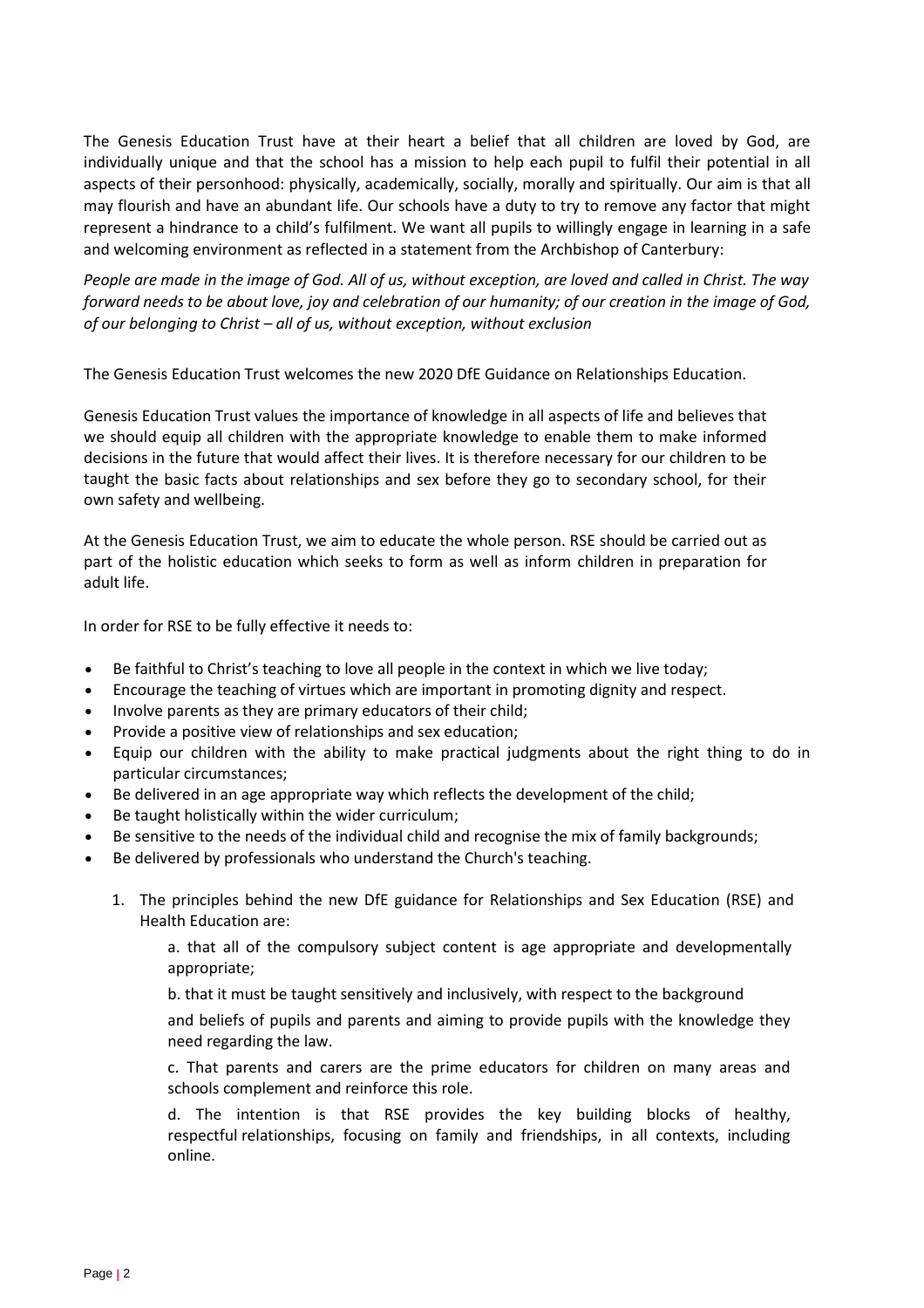2. In response to this significant curriculum development, the Genesis Education Trust undertook various discussions with its schools to agree a way forward. The Trust has sourced materials and information including '1 Decision' to develop and deliver specific resources for our schools to use.

The Genesis Education Trust has worked alongside schools and other organisations to develop guidance to support the implementation of RSE into the curriculum from September 2020.

3. The essential understanding of how to be healthy will be followed through from Reception up to Year 6, with an increased focus on risk taking behaviours such as the effects of substance misuse, as well as introducing basic knowledge about intimate relationships and sex.

Teaching about mental wellbeing is central to RSE as parents and schools prioritise highly their children's happiness. The Genesis Education Trust views RSE as fundamental to many aspects of school life – helping to foster pupil wellbeing and develop resilience and character which leads to pupils becoming happy, successful and productive members of society. Children need to believe they can achieve goals, both academic and personal; they can benefit from sticking to tasks that help them achieve those goals, even when the reward may be distant or uncertain; they can learn to recover from knocks and challenging periods in their lives. Personal attributes, such as kindness, integrity, generosity and honesty, will be promoted through effective RSE.

4. A number of consultations with professionals have been held to consider the implementation of the new Guidance and Genesis Education Trust supports the outcomes of these sessions:

- Aiming to 'Help children to keep themselves safe and understand what is age-appropriate or not – both on and off- line';
- Believing that 'The school believes that in Year 6 children have the right to be prepared to live a healthy, safe, fulfilled and balanced life and so we will be teaching some aspects of sex education';
- Further defining RSE as 'Learning about different family structures and healthy relationships'. This should include exploring various family structures from different ethnic backgrounds, living within an extended family (e.g. grandparents), fostering arrangements and 'step-parent' arrangements;
- Clarifying that 'In terms of sex education in Year 6, this will focus on conception, where babies come from and the correct anatomical language for genitalia';
- Stressing that 'All types of relationships will be taught in a sensitive and age-appropriate way, recognising that not all sectors of our community are in agreement with all of these types of relationship or family structures. Teachers may acknowledge this using the following script:
	- *The law in this country allows and respects the right of people to live in different types of family structure. For example, you may come across families where two men or two women have chosen to live together or marry and bring up children together or where there is only one parent. These families are allowed under the law in this country and we respect the rights of people to live in different families. If we meet children who live in different sorts of families to those we are familiar with, it is wrong to say bad things*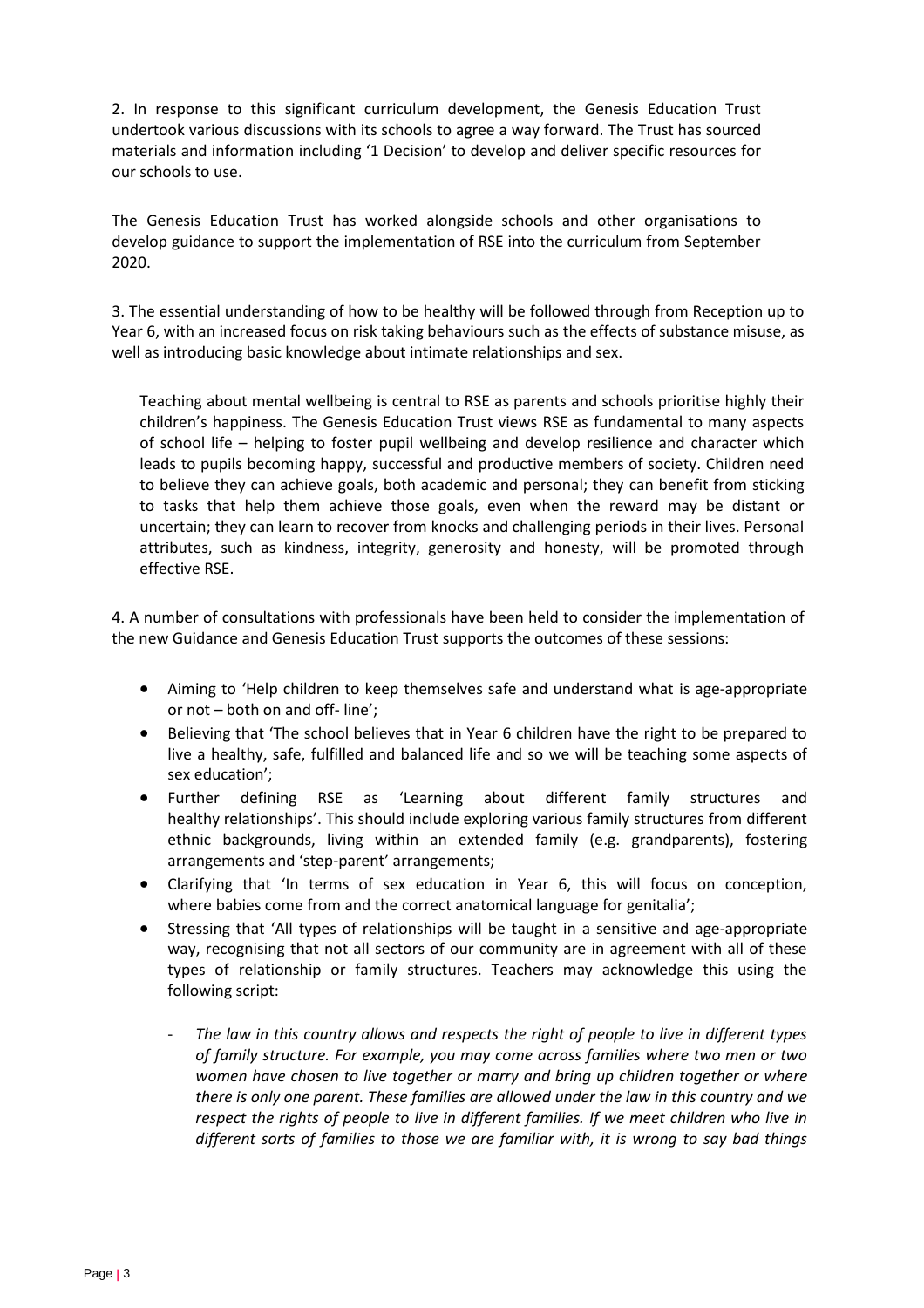*about them or to bully them. Like their parents and their families, they are entitled to the same respect as everyone else.'*

When dealing with difficult questions, we use the following advice:

➢ *Primary aged pupils will often ask their teachers or other adults questions pertaining to health, relationships and sex which go beyond what is set out in the curriculum. Children whose questions go unanswered may turn to inappropriate sources of information, including the internet and other children. Children will, therefore, need a graduated age-appropriate response.*

➢ *The focus for teachers should be on the subject matter planned. Questions of this nature should not generally be answered in front of the whole class. Strategies include offering a 1:1 session outside of the lesson, referring to another more senior member of staff, offering a simple holding answer or mentioning the question to the parents at the end of the day. Teachers should be aware that such questions may raise a safeguarding concern at which point the school's Safeguarding Policy will apply;*

 $\triangleright$  Where appropriate, using a provider such as 1Decision to assist with resources.

5. Schools should comply with the National Curriculum requirements in relation to RSE. The Genesis Education Trust is pleased that the Government has now made the teaching of relationships in primary schools and RSE in secondary schools compulsory. Health education is an important addition to the curriculum.

The new DfE Guidance helpfully emphasises the importance of inclusive education and covers crucial subjects like consent, different types of families and relationships, safe and respectful relationships, menstrual health, mental health and online safety.

The Genesis Education Trust believes that all children and young people have a fundamental right to high quality, comprehensive Relationship and Sex Education which promotes good health and equal and enjoyable relationships.

6. The Genesis Education Trust is aware that primary schools are not required to teach sex education but believes that our schools should have a Sex Education programme tailored to the age and physical and emotional maturity of our pupils.

Parents have a right to withdraw their children from Sex Education (but not Relationships Education including puberty) and Head Teachers would wish to discuss such requests with parents.

7. It will be important to keep parents informed about RSE in the school and stress that the health and well-being of the pupils are an important part of their overall education. This will involve learning about all kinds of relationships, physical and emotional health and living in the wider world.

The aim is to help the children make safe and informed decisions during their school years and beyond. Parents need to be aware that their children will be able to ask questions which will be answered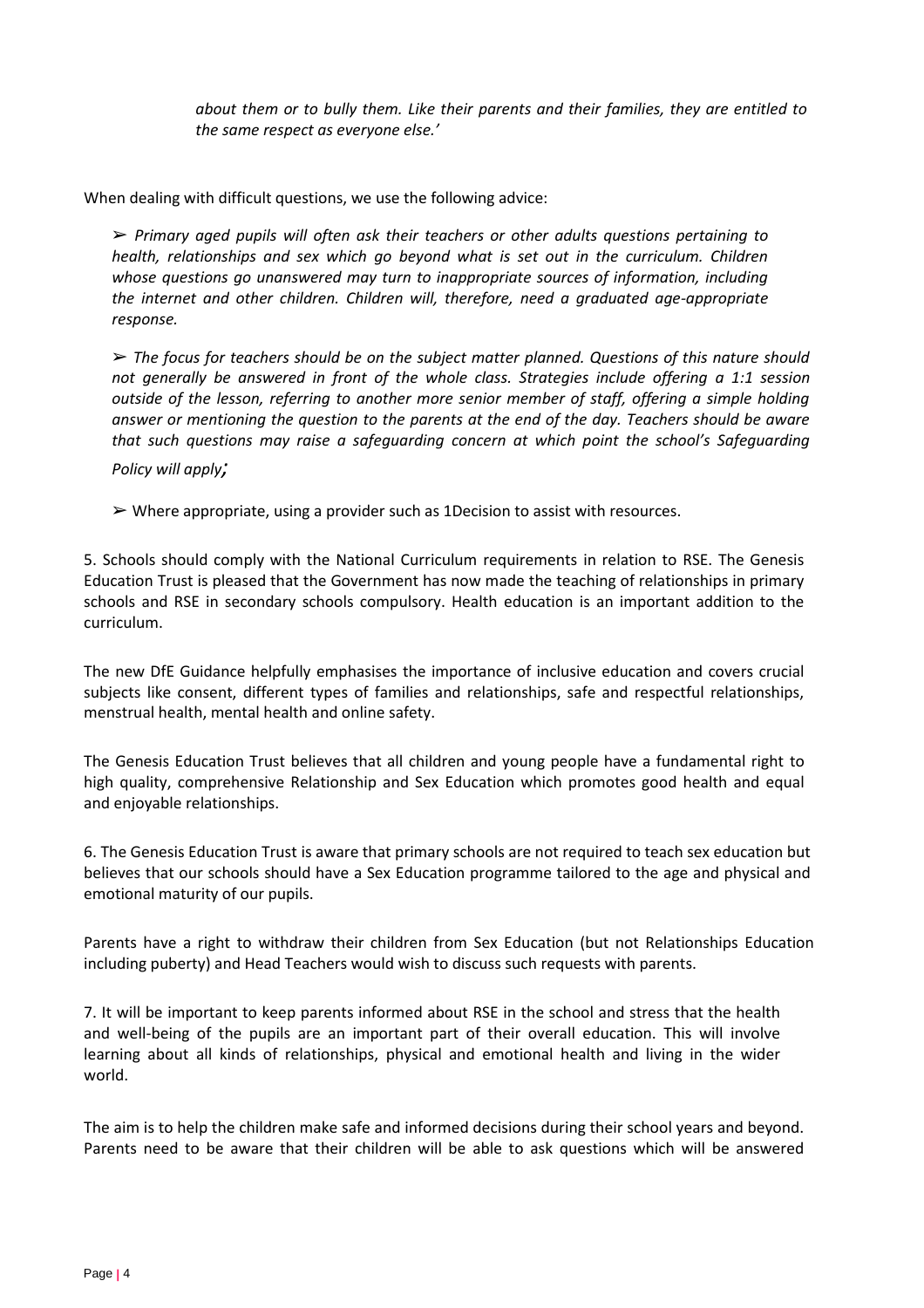factually and in an age- appropriate manner. Each pupil's privacy will be respected and no one will be asked to reveal personal information. The Genesis Education Trust believes that the presentation of images in social and other media makes it important that all children and young people have a place to discuss pressures, check facts and dispel myths. Parents are the most important educators of young people on personal issues and will welcome the support the school can offer in supplementing home teaching.

8. Children and young people face a host of modern-day issues which need to be reflected in the teaching of RSE. The digital world and social media present a number of risks to children. The NSPCC reports that one in five 8-11 year olds and seven in ten 12-15 year olds have a social media presence. This can lead to problems such as cyber bullying which affects as many as one in three children. It is pre-teens and early teenagers who are most at risk. Educating primary school aged children about the risks, how to stay safe online and how to report abuse will set them in good stead for the future as they become more active online.

9. RSE teaching about healthy and safe relationships with family and friends will help equip young people to recognise the difference between a relationship and abuse: this could include physical, sexual and mental abuse. RSE also develops the characteristics for good mental health and wellbeing such as emotional and physical aspects, connectivity to family, friends, school and the community; healthy behaviours and values and how to seek help. Half of mental health problems are established by the age of 14 but evidence suggests that providing high quality RSE results in happier, more resilient pupils who confront challenges with greater knowledge and experience.

10. Digital context is crucial for young people. RSE lessons can helpfully include: opportunities to develop critical thinking skills so that pupils can recognise advertising techniques, stereotypes and their impact, thus empowering them to make independent choices and to challenge limiting and harmful stereotypes; integrate real-life scenarios so that learning is relevant; help children differentiate between fact and opinion they may encounter online and suggest sources of reliable help; teach pupils about their rights and responsibilities online including legal facts.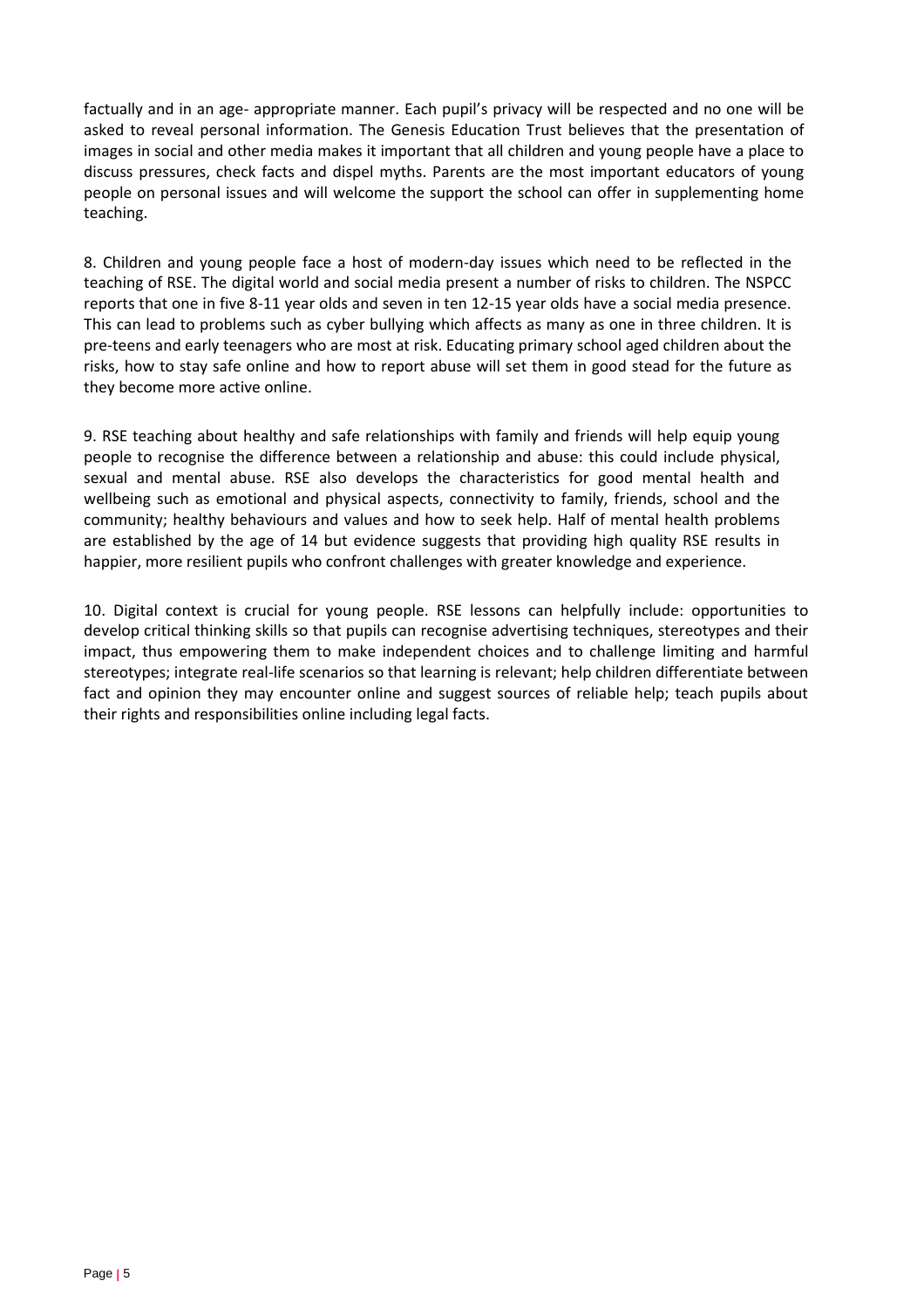## **Additional Guidance**

This Guidance should be read in conjunction with the DfE statutory guidance on RSE (Relationships Education, Relationships and Sex Education (RSE) and Health Education (2019) and:

- Keeping Children Safe in Education (statutory guidance) <https://www.gov.uk/government/publications/keeping-children-safe-in-education--2>
- Respectful School Communities: Self Review and Signposting Tool (a tool to support a whole school approach that promotes respect and discipline)

<https://educateagainsthate.com/download/36/>

Behaviour and Discipline in Schools (advice for schools, including advice for appropriate behaviour between pupils)

<https://www.gov.uk/government/publications/behaviour-and-discipline-in-schools>

- Equality Act 2010 and schools <https://www.gov.uk/government/publications/equality-act-2010-advice-for-schools>
- SEND code of practice: 0 to 25 years (statutory guidance) <https://www.gov.uk/government/publications/send-code-of-practice-0-to-25>
- Alternative Provision (statutory guidance) <https://www.gov.uk/government/publications/alternative-provision>
- Mental Health and Behaviour in Schools (advice for schools) <https://www.gov.uk/government/publications/mental-health-and-behaviour-in-schools--2>
- Preventing and Tackling Bullying (advice for schools, including advice on cyberbullying) <https://www.gov.uk/government/publications/preventing-and-tackling-bullying>
- Sexual violence and sexual harassment between children in schools (advice for schools) [https://www.gov.uk/government/publications/sexual-violence-and-sexual-harassment](https://www.gov.uk/government/publications/sexual-violence-and-sexual-harassment-between-children-in-schools-and-colleges)[between-children-in-schools-and-colleges](https://www.gov.uk/government/publications/sexual-violence-and-sexual-harassment-between-children-in-schools-and-colleges)
- The Equality and Human Rights Commission Advice and Guidance (provides advice on avoiding discrimination in a variety of educational contexts)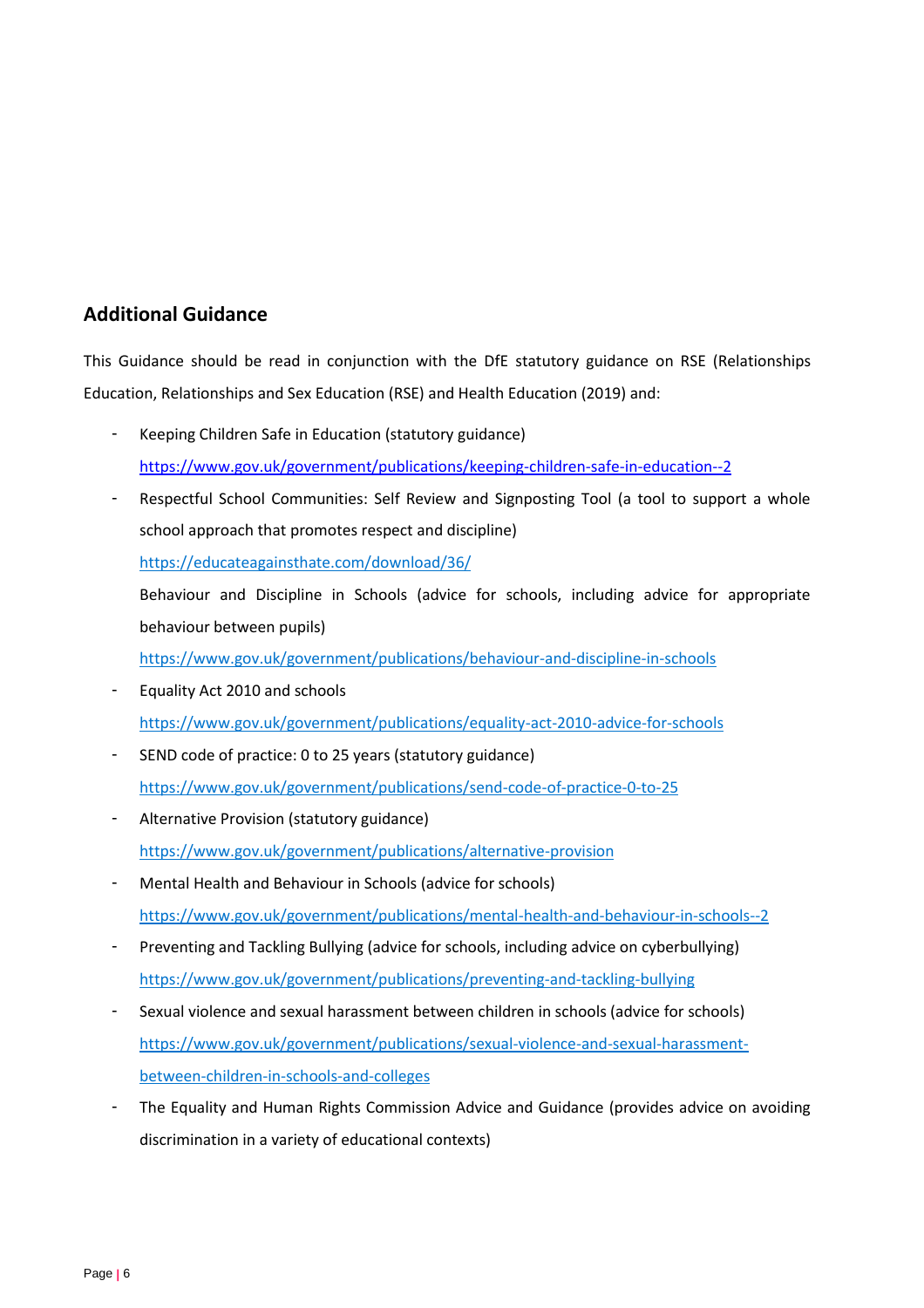<https://www.equalityhumanrights.com/en/advice-and-guidance>

Promoting Fundamental British Values as part of SMSC in schools (guidance for maintained schools on promoting basic important British values as part of pupils' spiritual, moral, social and cultural (SMSC)

[https://assets.publishing.service.gov.uk/government/uploads/system/uploads/attachment\\_dat](https://assets.publishing.service.gov.uk/government/uploads/system/uploads/attachment_data/file/380595/SMSC_Guidance_Maintained_Schools.pdf) [a/file/380595/SMSC\\_Guidance\\_Maintained\\_Schools.pdf](https://assets.publishing.service.gov.uk/government/uploads/system/uploads/attachment_data/file/380595/SMSC_Guidance_Maintained_Schools.pdf)

- SMSC requirements for independent schools (guidance for independent schools on how they should support pupils' spiritual, moral, social and cultural development). <https://www.gov.uk/government/publications/regulating-independent-schools>
- National Citizen Service guidance for schools [https://www.gov.uk/government/publications/national-citizen-service-guidance-for-schools](https://www.gov.uk/government/publications/national-citizen-service-guidance-for-schools-and-colleges)[and-colleges](https://www.gov.uk/government/publications/national-citizen-service-guidance-for-schools-and-colleges) Church of England documents <https://goodnessandmercy.co.uk/subject-management/>
- The Church of England Charter

#### **Relationships Education, Relationships and Sex Education (RSE) and Health Education (RSHE) in Church of England Schools**

The Church of England Education Office faith sensitive inclusive approach to Relationships Education, Relationships and Sex Education<sup>1</sup> (RSE) and Health Education (RSHE) is underpinned by two key biblical passages:

*'So God created humankind in his image, in the image of God he created them' (Genesis I:27, NRSV)* 

*A*ll people should be given dignity as all people are made in the image of God and loved equally by God. This truth underpins what pupils learn about the differences that are permissible under UK law.

*I have come in order that you might have life—life in all its fullness'(John 10:10, GNB)* 

All pupils have a right to an education which enables them to flourish and is set in a classroom culture where differences of lifestyle and opinion are given dignity; bullying of all kinds is eliminated; and where they are free to be themselves and fulfil their potential without fear.

#### **Some key principles**

Church of England schools should ensure that their  $RSHE<sup>2</sup>$  curriculum protects, informs and empowers all pupils. It should ensure that children are able to cherish themselves and others as unique and wonderfully made, and to form healthy relationships where they respect and offer

l

<sup>1</sup> Where, after consultation with parents and carers, primary schools decide to include elements of sex education in their curriculum.

<sup>2</sup> The rest of this document uses RSHE to indicate either Relationships Education, Relationships and Sex Education and Health Education as determined by the school context.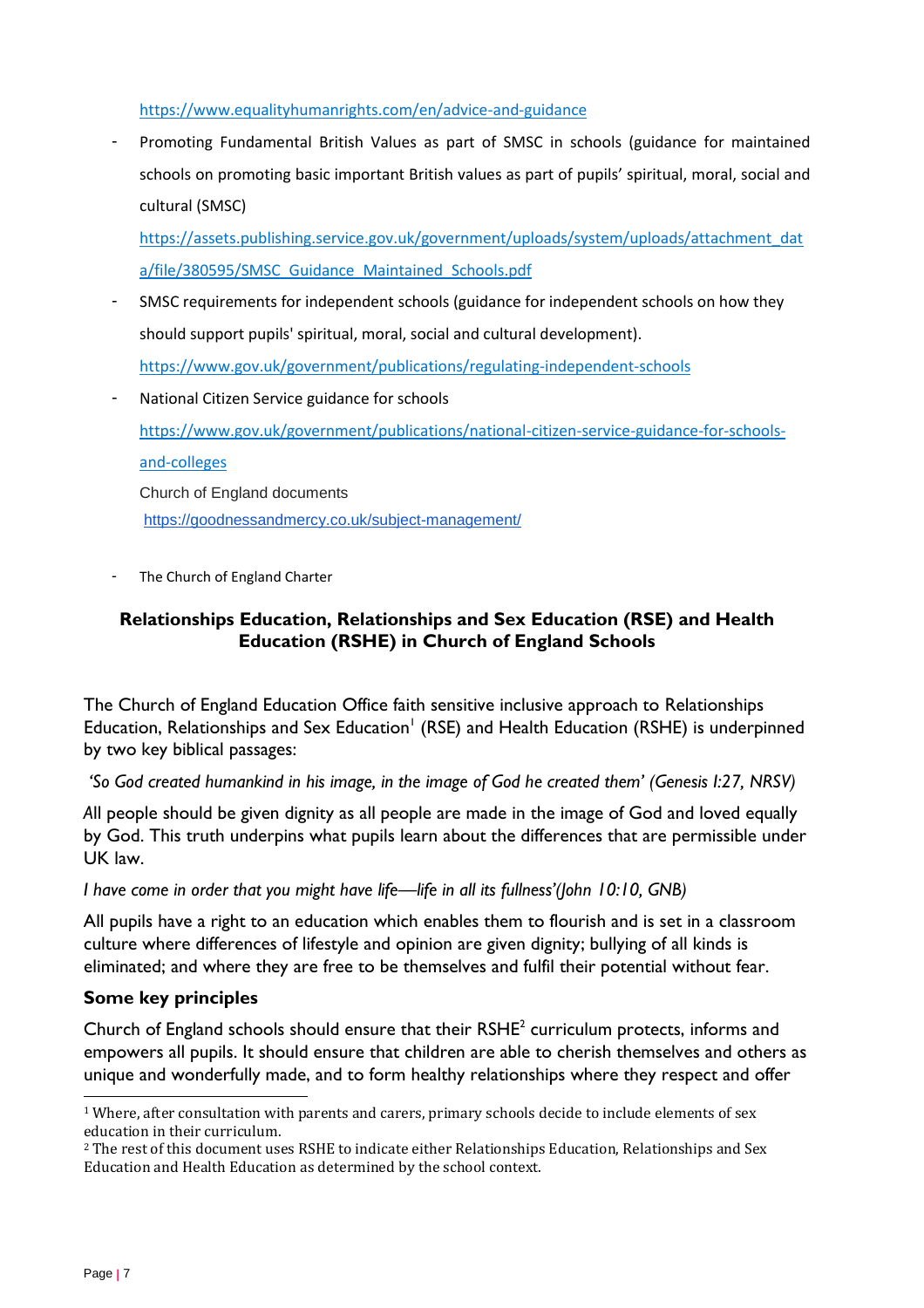dignity to others (SIAMS schedule page 11). It will provide pupils with the knowledge that will enable them to navigate and contextualise a world in which many will try to tell them how to behave, what to do and what to think. It will help them to develop the skills to express their own views and make their own informed decisions. This is a responsibility that should normally be shared between parents and school.

Church Schools are maintained schools and are required to act within the requirements of the law, including the Equalities Act of 2010 $^3$ . The Church of England welcomes, supports and expects the teaching of Relationships and Health Education in all Church of England Primary Schools. Primary Schools can decide whether they wish to choose to teach some aspects of Sex Education. In Church of England Secondary Schools Relationships, Sex and Health Education will be taught. Where Sex Education is taught parents will have the right to withdraw their children from that part of the curriculum 'other than as part of the science curriculum'<sup>4</sup>

We encourage all schools to approach  $\mathsf{RSHE}$  in a faith sensitive $^{\mathsf{5}}$  and inclusive way. Such an approach should seek to understand and appreciate differences within and across the teachings of the faith and other communities the school serves. It should give dignity and worth to the views of pupils from the faith and other communities represented in the school as part of ensuring that the Equalities Act of 2010 is applied in the school. It should recognise that there is no hierarchy of protected characteristics in the Equalities Act and that sometimes different protected characteristics can be in tension as they cannot necessarily be equally protected at all times.

### **A CHARTER FOR FAITH SENSITIVE AND INCLUSIVE RELATIONSHIPS EDUCATION, RELATIONSHIPS AND SEX EDUCATION (RSE) AND HEALTH EDUCATION (RSHE)<sup>6</sup>**

In *[organisation's name]* we seek to provide Relationships Education, Relationships and Sex Education (RSE) and Health Education (RSHE), which will enable all pupils to flourish.

#### **We commit:**

1. **To work in partnership with parents and carers**. This will involve dialogue with parents and carers through all stages of policy development as well as discussing the resources used to teach their children and how they can contribute at home. It must, however, be recognised that the law specifies that what is taught and how it is taught is ultimately a decision for the school.

l <sup>3</sup> *Equality Act 2010.* Available at www.legislation.gov.uk/ukpga/2010/15/contents

<sup>4</sup> *Relationships Education, Relationships and Sex Education (RSE) and health education 2019.* Available at [https://www.gov.uk/government/publications/relationships-education-relationships-and-sex-education](https://www.gov.uk/government/publications/relationships-education-relationships-and-sex-education-rse-and-health-education)[rse-and-health-education](https://www.gov.uk/government/publications/relationships-education-relationships-and-sex-education-rse-and-health-education) page 18 paragraph 49.

<sup>5</sup> As used by Dr Jo Sell in her recent research which is due to be published by UCL.

<sup>6</sup> RSHE is used to indicate either Relationships Education, Relationships and Sex Education and Health Education as determined by the school context since, after consultation with parents and carers primary schools may decide to include elements of sex education in their curriculum.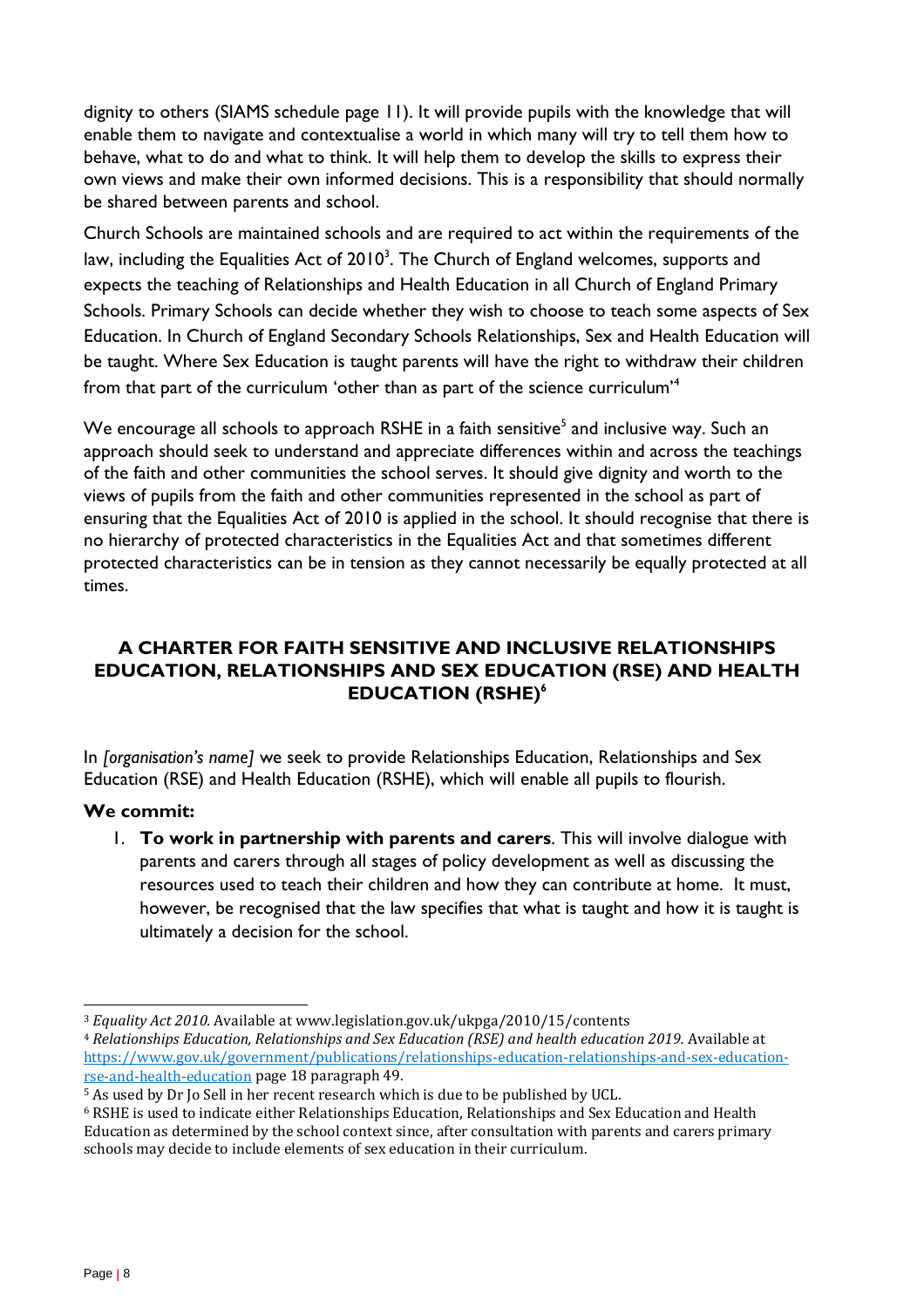- **2. That RSHE will be delivered professionally and as an identifiable part of PSHE**. It will be led, resourced and reported to parents in the same way as any other subject. There will be a planned programme delivered in a carefully sequenced way. Staff will receive regular training in RSHE and PSHE. Any expert visitors or trainers invited into the school to enhance and supplement the programme will be expected to respect the schools published policy for RSHE.
- **3. That RSHE will be delivered in an inclusive way that gives dignity, respect to all that make up our wonderfully diverse society, including the LGBT+ community.** It will be taught in a way that is sensitive to the faith and beliefs of those in the wider school community and will seek to fairly explain the tenets and varying interpretations of religious communities on matters of sex and relationships. It will value the importance of faithfulness as the underpinning and backdrop for relationships. It will encourage pupils to develop the skills needed to disagree without being disagreeable, to appreciate the lived experience of other people and to live well together.
- 4. **That RSHE will seek to build resilience in our pupils to help them form healthy relationships and resist the harmful influence of pornography in all its forms**. It will give pupils opportunities to reflect on values and influences including their peers, the media, the internet, faith and culture that may have shaped their attitudes to gender, relationships and sex. It will promote the development of the wisdom and skills our pupils need to make their own informed decisions.
- 5. **That RSHE will promote healthy resilient relationships set in the context of character and virtue development**. It will reflect the vision and associated values of the school and develop character and virtues such as honesty, integrity, self-control, courage, humility, kindness, forgiveness, generosity and a sense of justice. It will encourage relationships that are hopeful and aspirational.
- 6. **That RSHE will be based on honest and medically accurate information based on reliable sources of information, including about the law and legal rights**. It will present a positive view of human sexuality. It will distinguish between different types of knowledge and opinions so that pupils can learn about their bodies and sexual and reproductive health as appropriate to their age and maturity.
- **7. To take a particular care to meet the individual needs of all pupils including those with special needs and disabilities.** It will ensure that lessons and any resources used will be accessible and sensitive to the learning needs of the individual child. We acknowledge the potential vulnerability of pupils who have SEND but recognise the possibilities and rights of SEND pupils to high quality relationships and sex education.
- **8. To seek pupils' views about RSHE so that the teaching can be made relevant to their lives.** It will discuss real life issues relating to the age and stage of pupils, including friendships, families, consent, relationship abuse, exploitation and safe relationships online. This will be carefully targeted and age appropriate based on a